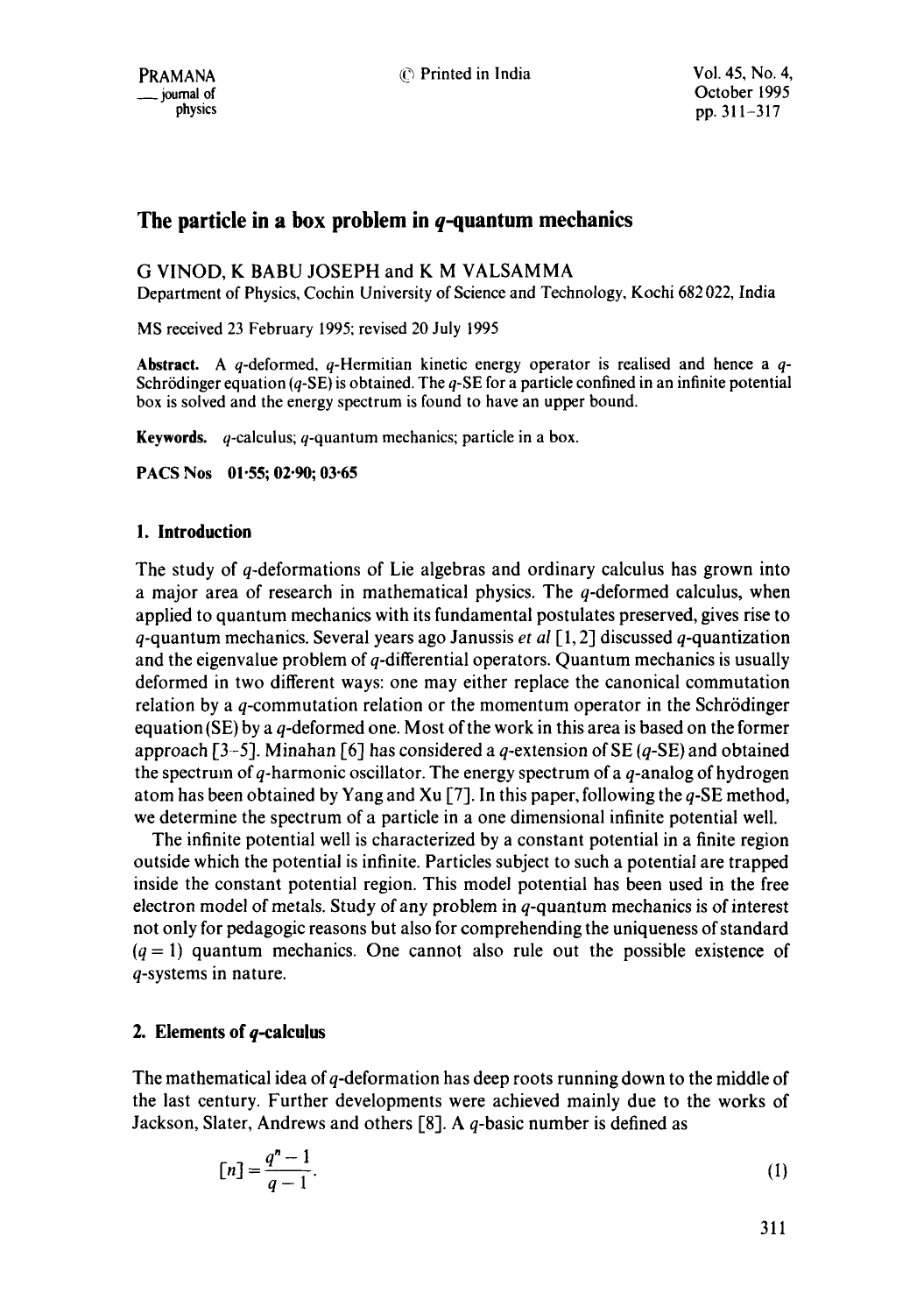*G Vinod et al* 

As  $q \rightarrow 1$ ,  $[n] \rightarrow n$ . The *q*-factorial is

$$
[n]! = [n][n-1][n-2] \dots [2][1]. \tag{2}
$$

The q-difference operator  $D_x$  is defined by

$$
D_x f(x) = \frac{f(qx) - f(x)}{x(q-1)}.
$$
 (3)

If  $q \rightarrow 1$ , then the ordinary derivative  $df(x)/dx$  is obtained, if it exists. The product rule and quotient rule for q-difference operators are

$$
D_x\{u(x)v(x)\} = \{v(x)D_xu(x) + u(qx)D_xv(x)\}\tag{4}
$$

$$
D_x\{u(x)/v(x)\} = \frac{v(x)D_x u(x) - u(x)D_x v(x)}{v(qx)v(x)}.
$$
 (5)

The q-analogue of integration in the case of finite limits  $a, b$  is defined as:

$$
S_a^b f(x) d(qx) = (1-q) \left\{ b \sum_{r=0}^{\infty} q^r \phi(q^r b) - a \sum_{r=0}^{\infty} q^r \phi(q^r a) \right\}.
$$
 (6)

The product rule for  $q$ -integration is

$$
Sv(x)D_xu(x)d(qx) = u(x)v(x) - Su(qx)D_xv(x)d(qx).
$$
\n(7)

The q-analogues of exponential function and trigonometric functions have also been constructed

$$
E_q(x) = \sum_{n=0}^{\infty} \frac{x^n}{\lfloor n \rfloor!}
$$
 (8)

$$
\sin_q x = \frac{1}{2i} \{ E_q(ix) - E_q(-ix) \}
$$
 (9)

$$
\cos_q x = \frac{1}{2} \{ E_q(ix) + E_q(-ix) \}.
$$
 (10)

### **3. q-quantum mechanics**

Even though it is customary  $[8]$  to take the q-commutation relation

$$
D_x x - q x D_x = 1
$$

as the starting point of q-quantum mechanics, the  $D_x$  operator is neither q-Hermitian nor q-skew Hermitian (Appendix 1). Therefore it is not possible to define a simple and straightforward realisation of the momentum operator which is q-Hermitian. However this difficulty can be circumvented in an approach based on the  $q$ -Schrödinger equation which is written as

$$
H_q \psi_q = E_q \psi_q \tag{11}
$$

where the q-deformed Hamiltonian  $H_q$  is the sum of a q-deformed kinetic energy

#### **312 Pramana - J. Phys., Voi. 45, No. 4, October 1995**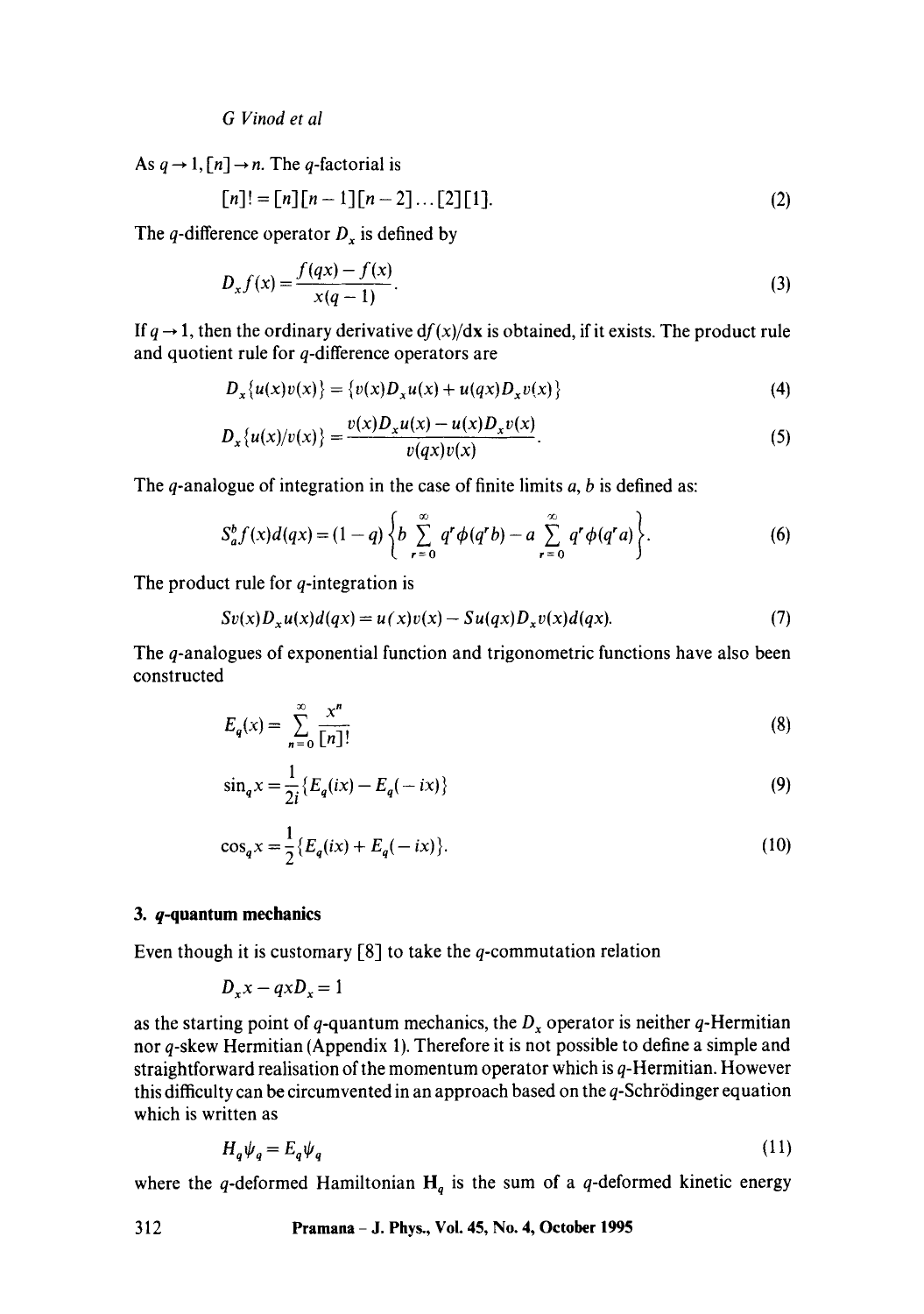#### *q-Quantum mechanics*

operator and a potential energy operator. Since in one dimension the kinetic energy operator contains  $d^2/dx^2$  in the undeformed  $(q = 1)$  SE, we expect the q-deformed kinetic energy operator to contain  $D_x^2$ . Besides, we demand that  $H_q$  is a q-Hermitian operator (Appendix 1). The  $q$ -adjoint operation is defined as

$$
S\phi_q^*(x)A\psi_q(x)d(qx) = S(A^{\zeta}\phi_q(x))^*\psi_q(x)d(qx)
$$
\n(12)

where the q-integration is over the q-line segment. Using (12) we can prove that

$$
(\mathbf{D}_x)^{\zeta} = -\mathbf{D}_x \mathbf{q}^{-x\partial_x} \tag{13}
$$

where the action of  $q^{x \partial x}$  is given by

$$
q^{\pm x\lambda x} f(x) = f(q^{\pm 1} x)
$$

So  $D_x^2 q^{-x}$ <sup> $\alpha$ </sup> serves as a q-hermitian operator (Appendix 1). We rewrite the q-SE as

$$
\left\{-\frac{\hbar^2}{2m}\mathbf{D}_\mathbf{x}^2\mathbf{q}^{-\mathbf{x}c_\mathbf{x}} + \mathbf{V}(\mathbf{x})\right\}\psi_q(x) = E_q\psi_q(x)
$$
\n(14)

where  $E_q$  is a q-deformed energy eigenvalue.

In q-deformed space we can take  $d(qx)$  as the elementary volume, or in the one dimensional problem  $d(qx)$  serves as the elementary length. So  $|\psi_q(x)|^2$  is the probability that a measurement performed on the system will locate it in the element  $d(qx)$  of the q-line. Therefore, if we q-integrate  $|\psi_a(x)|^2$  over the q-line segment of finite length, we will get unity

$$
S|\psi_q(x)|^2 d(qx) = 1. \tag{15}
$$

This probability interpretation demands  $\psi_q(x)$  to be single valued and finite everywhere, as in the standard case. Also  $\psi_q(x)$  and  $D_x\psi_q(x)$  should vanish at endpoints of the q-line segment.

#### **4. The particle in a box**

In this problem,

$$
V(x) = 0 \text{ for } 0 \le x \le a,
$$
  
=  $\infty$  otherwise. (16)

We can write the  $q$ -SE for this potential as

$$
(\mathbf{D}_x^2 \mathbf{q}^{-x\hat{c}_x} + k_q^2) \psi_q(x) = 0 \tag{17}
$$

where

$$
k_q^2 = \frac{2mE}{\hbar^2}.
$$
 (18)

Solution of the  $q$ -SE is

$$
\psi_q(x) = N \sum_{r=0}^{\infty} \frac{(-1)^r q^{r(r+2)} (k_q x)^{2r+1}}{[2r+1]!}
$$
\n(19)

**Pramana** - J. Phys., Vol. 45, No. 4, October 1995 313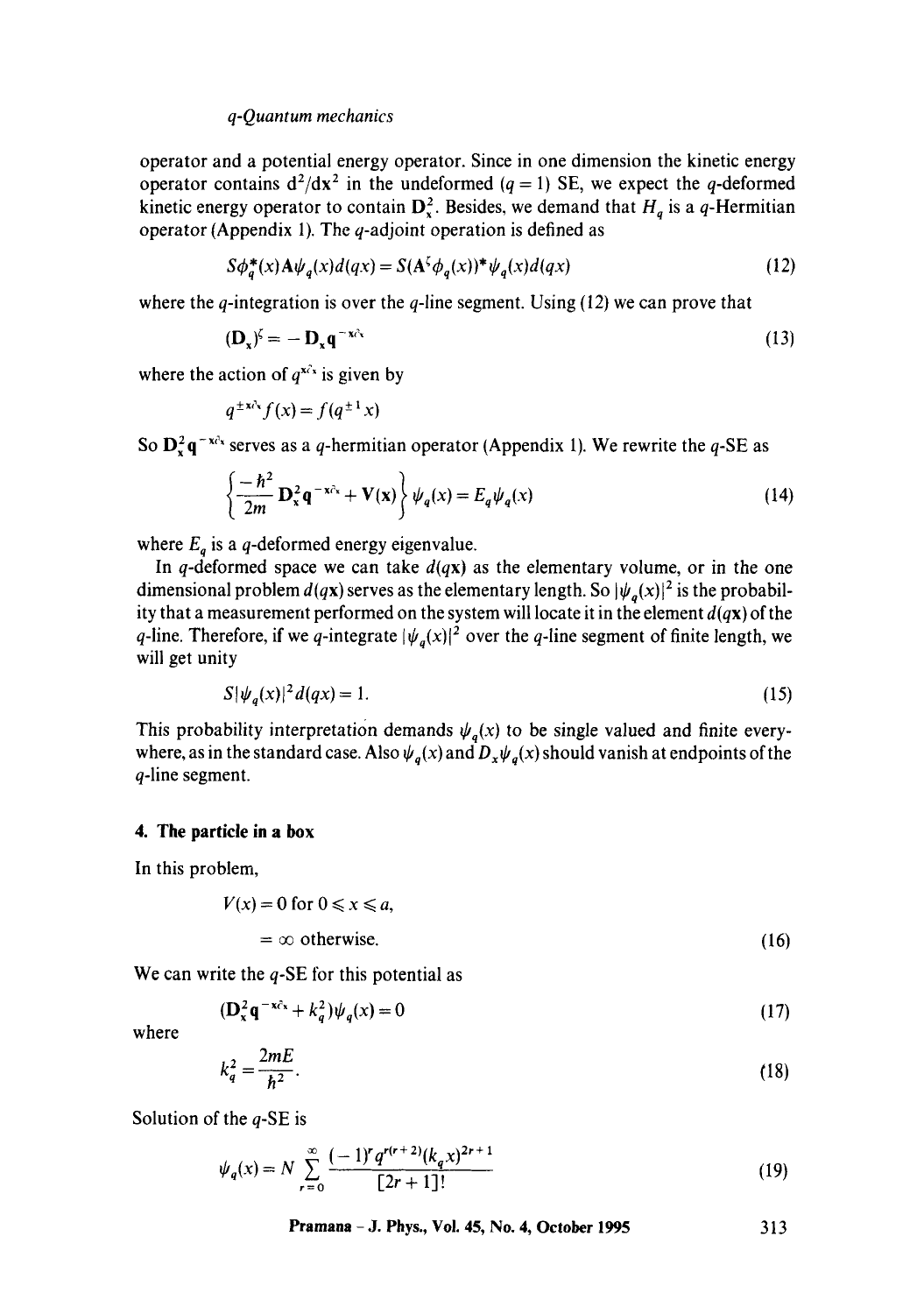### *G Vinod et al*

N is the normalization constant. Since  $\psi_q(0) = \psi_q(a) = 0$ , the admissible solutions of  $k_q a$ are those which satisfy

$$
\sum_{r=0}^{\infty} \frac{(-1)^r q^{r(r+2)} (k_q a)^{2r+1}}{[2r+1]!} = 0.
$$
 (20)

Only numerical solutions of this equation are possible. From (18), the energy eigenvalues are given by

$$
E_q = \frac{\hbar^2 (k_q a)^2}{2m a^2}.
$$
 (21)

The  $q$ -normalization constant  $N$  is evaluated from

$$
S_{-\infty}^{\infty}\psi_{a}^{*}(x)\psi_{a}(x)d(qx) = 1
$$
\n(22)

which follows from the assumption that the particle is confined between  $x = 0$  and  $x = a$ . Let  $\psi_a^* \psi_a$  be expressed as

$$
\psi_q^*(x)\psi_q(x) = \sum_{r=0}^{\infty} b_r (k_q r)^{2r}
$$
 (23)

for even values of r,

$$
b_r = -2 \sum_{s=0}^{(r-2)/2} \frac{q^{(r-s-1)(r-s+1)+s(s+2)}}{[2s+1]![2r-2s-1]!}
$$

and for odd values of r,

$$
b_r = 2 \sum_{s=0}^{(r-1)/2} \frac{q^{(r-s-1)(r-s+1)+s(s+2)}}{[2s+1]![2r-2s+1]!} - \frac{q^{(r-1)(r+3)/2}}{[r]![r]!}.
$$

Since the series expansion of  $\psi_q^*(kx)\psi_q(kx)$  is convergent, we may q-integrate each term in the expansion (24) employing the identity

$$
Sx^{n}d(qx) = \frac{x^{n+1}}{[n+1]}
$$
 (24)

which gives

$$
N^{2} \sum_{r=0}^{\infty} b_{r} \frac{k_{q}^{2r} a^{2r+1}}{[2r+1]} = 1
$$
  

$$
N = \left\{ a \sum_{r=0}^{\infty} \frac{b_{r} (C_{n})^{2r}}{[2r+1]} \right\}^{-1/2}
$$
 (25)

where  $C_n$  are the solutions of *ka* given by (20).

## **5. Analytic solutions for**  $q \approx 1$

Analytic solutions exist when q is close to unity. Let us take  $q = 1 - \delta$ ,  $\delta$  being a very

314 **Pramana - J. Phys., Vol. 45, No. 4, October 1995** 

or,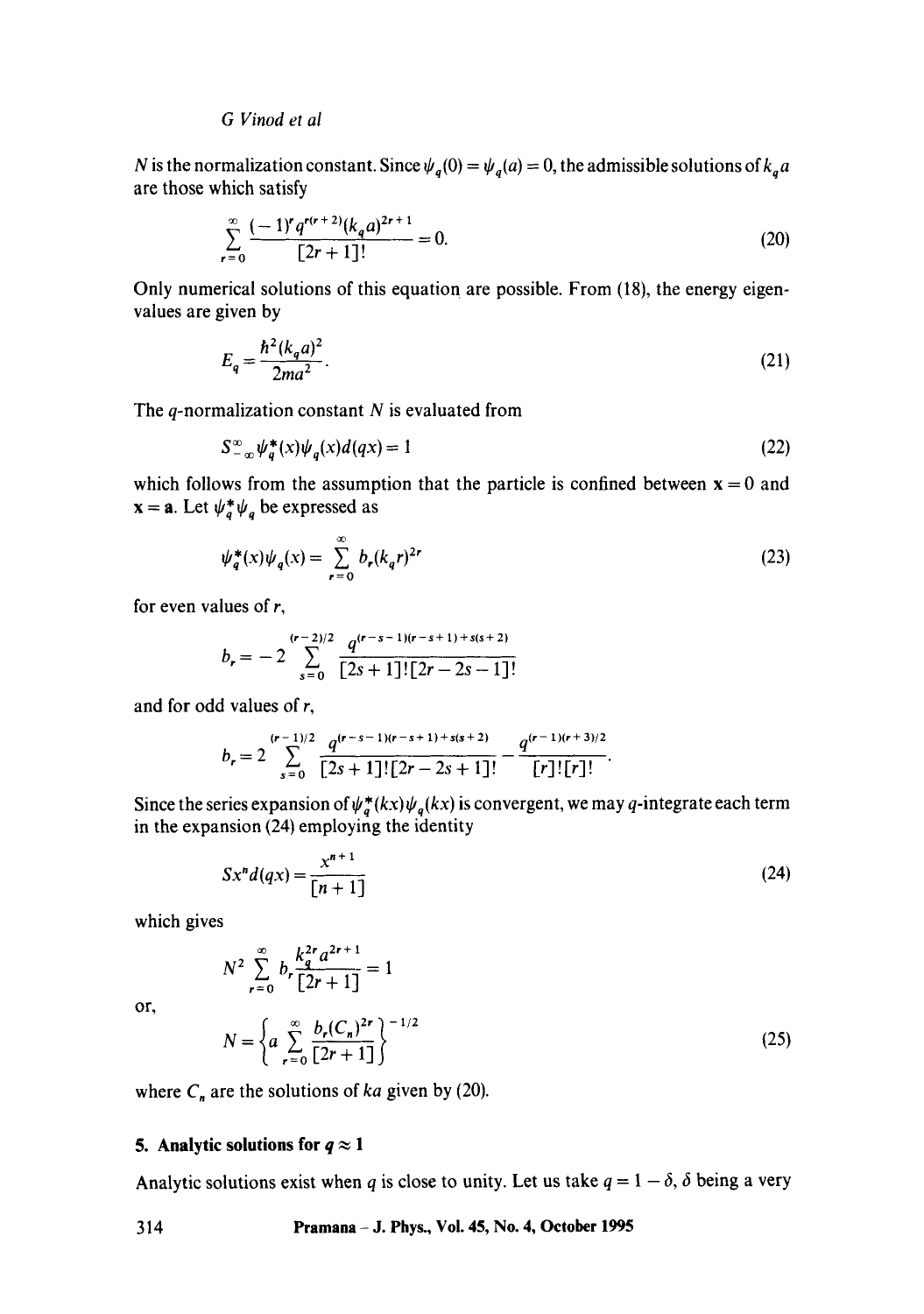*q-Quantum mechanics* 

small quantity. The following approximations are valid

$$
[n] = n\{1 - (n-1)\delta/2\}
$$
 (26)

$$
[n]! = n! \{1 - n(n-1)\delta/2\}.
$$
 (27)

The wavefunction is approximated by

$$
\psi_q(kx) = N \sin_q k_q x + N \sum_{r=0}^{\infty} \frac{(-1)^{r+1} (kx)^{2r+1}}{(2r+1)!} \left\{ \frac{3r\delta}{2 - r(2r+1)} \right\}.
$$
 (28)

The coefficients  $b<sub>r</sub>$  take the form

$$
b_r = \begin{cases}\n-2\sum_{s=0}^{(r-2)/2} \Delta_{r,s} & \text{for even } r \\
2\sum_{s=0}^{(r-1)/2} \Delta_{r,s} - \frac{1}{(r^{\zeta})^2} \left\{ 1 - \frac{(r-1)(2r+3)\delta}{1+r(r-1)\delta} \right\} & \text{for odd } r\n\end{cases}
$$

where  $\Delta_{r,s}$  is given by

$$
\Delta_{r,s} = \frac{1}{(2s+1)!(2r-2s-1)!} \left\{ 1 + \frac{(r-1)(2r+3)\delta}{1+r(r-1)\delta} \right\}.
$$

### **6. Numerical results and discussion**

Here we have deformed the SE by giving a nonstandard realization of the kinetic energy operator, which coincides with the corresponding operator in the standard SE when



**Figure 1.** Variation of  $|k_q a|$  (corresponding to the ground state) with q.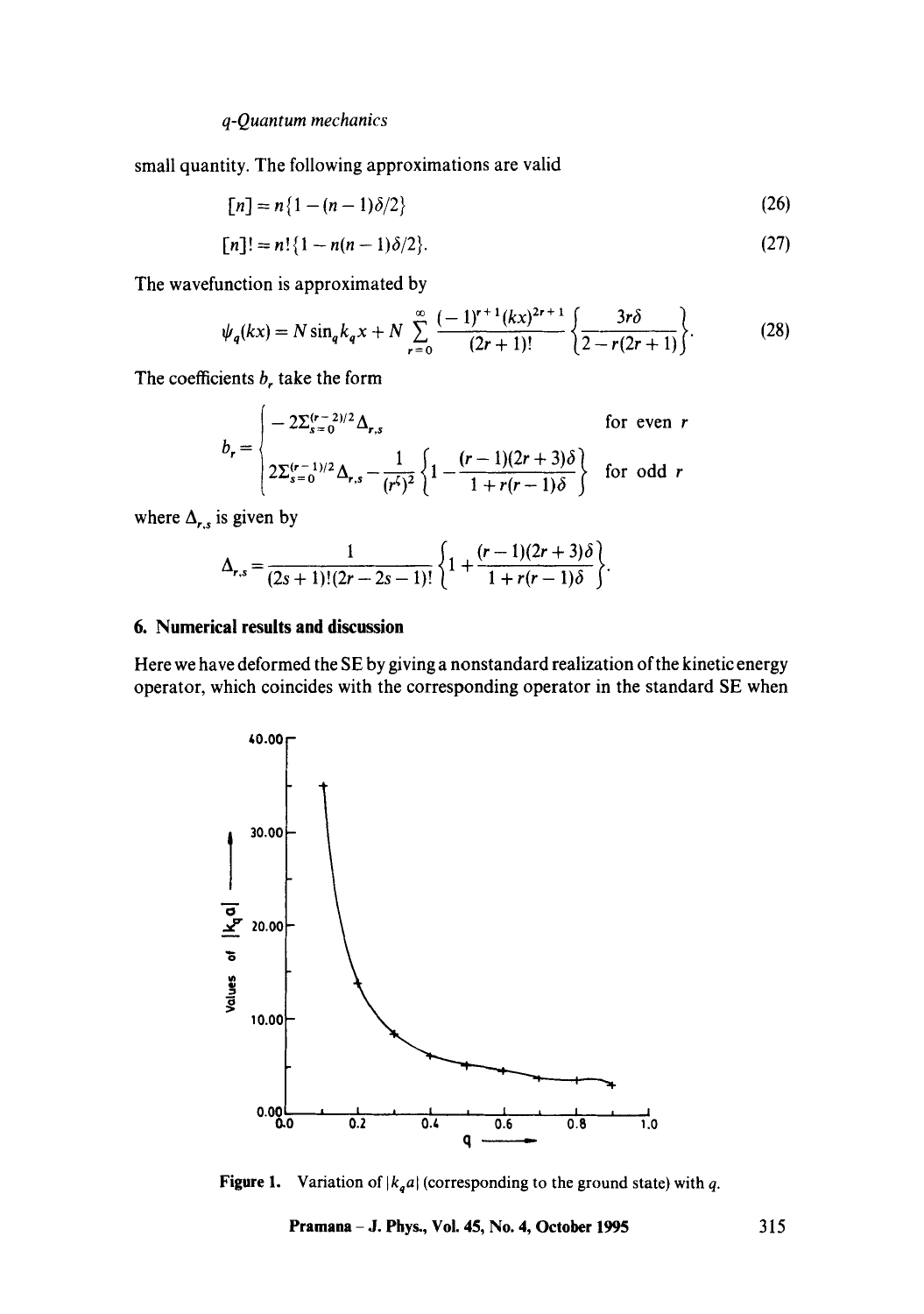| $q \perp n \rightarrow$ |          | 2        | 3        | 4        |
|-------------------------|----------|----------|----------|----------|
| $0-1$                   | 35.11869 |          |          |          |
| 0.2                     | 13.91709 | 69-87712 |          |          |
| 0.3                     | 8.564421 | 28.97956 |          |          |
| 0.4                     | 6.335347 | 16.46896 | 41.17533 |          |
| 0.5                     | 5.319289 | 10.92827 | 22.82981 | 45.21165 |
| 0.6                     | 4.822798 | 8.039686 | 15.5551  | 24.57137 |
| 0.7                     | 4.044871 | 7.795353 | 11.70577 | 15.03165 |
| 0.8                     | 3.770396 | 7872589  | 13.08165 | 14.74317 |
| 0.9                     | 3.394796 | 6.803214 | 8.21286  |          |

**Table 1.** Allowed values of  $\pm k_a a$ .

 $q \rightarrow 1$ . Numerical solutions of the q-SE for a particle in a box are obtained for values ranging from 0 to 1. It is observed that for lower values of  $q$ , higher energy levels are forbidden. This is due to the rapidly converging nature of the wavefunction for lower values of q. The numerical solutions are tabulated and the solution corresponding to the ground state of the system is plotted against  $q$  which is best fitted for a polynomial in q. The numerical solutions show that for  $q \neq 1$ , the energy eigenvalues have an upper bound even in systems which possess an infinite number of energy eigenvalues when  $q=1$ .

## **Appendix I**

As the problem discussed in the text is a one dimensional one, all q-integrations are over a segment of finite length. The q-adjoint operation is defined as

$$
S\phi_a^*(x)\Omega\psi_a(x)d(qx) = S(\Omega\phi_a(x))^*\psi_a(x)d(qx)
$$
\n(A1)

where the functions  $\phi_q(x)$  and  $\psi_q(x)$  are assumed to vanish at the end points of the segment.

So a q-Hermitian operator  $\Omega$  satisfies

$$
S\phi_{a}^{*}(x)\Omega\psi_{a}(x)d(qx) = S(\Omega\phi_{a}(x))^{*}\psi_{a}(x)d(qx).
$$
 (A2)

A q-Hermitian operator has the following properties:

(i) The eigenvalues of a  $q$ -Hermitian operator are real. Let  $\Omega \psi_a(x) = \omega \psi(x)$  from (A2),

$$
(\omega - \omega^*) S \psi_a^*(x) \psi_a(x) d(qx) = 0
$$

which implies  $\omega^* = \omega$ .

(ii) The eigenvectors of a  $q$ -Hermitian operator belonging to different eigenvalues are q-orthogonal.

Suppose that  $\psi_{q1}(x)$  and  $\psi_{q2}(x)$  are two eigenvectors of  $\Omega$  with eigenvalues  $\omega_1$  and  $\omega_2$ respectively.

$$
S\psi_{a1}^*(x)\Omega\psi_{a2}(x)d(qx) = S(\Omega\psi_{a1}(x))^*\psi_{a2}(x)d(qx)
$$